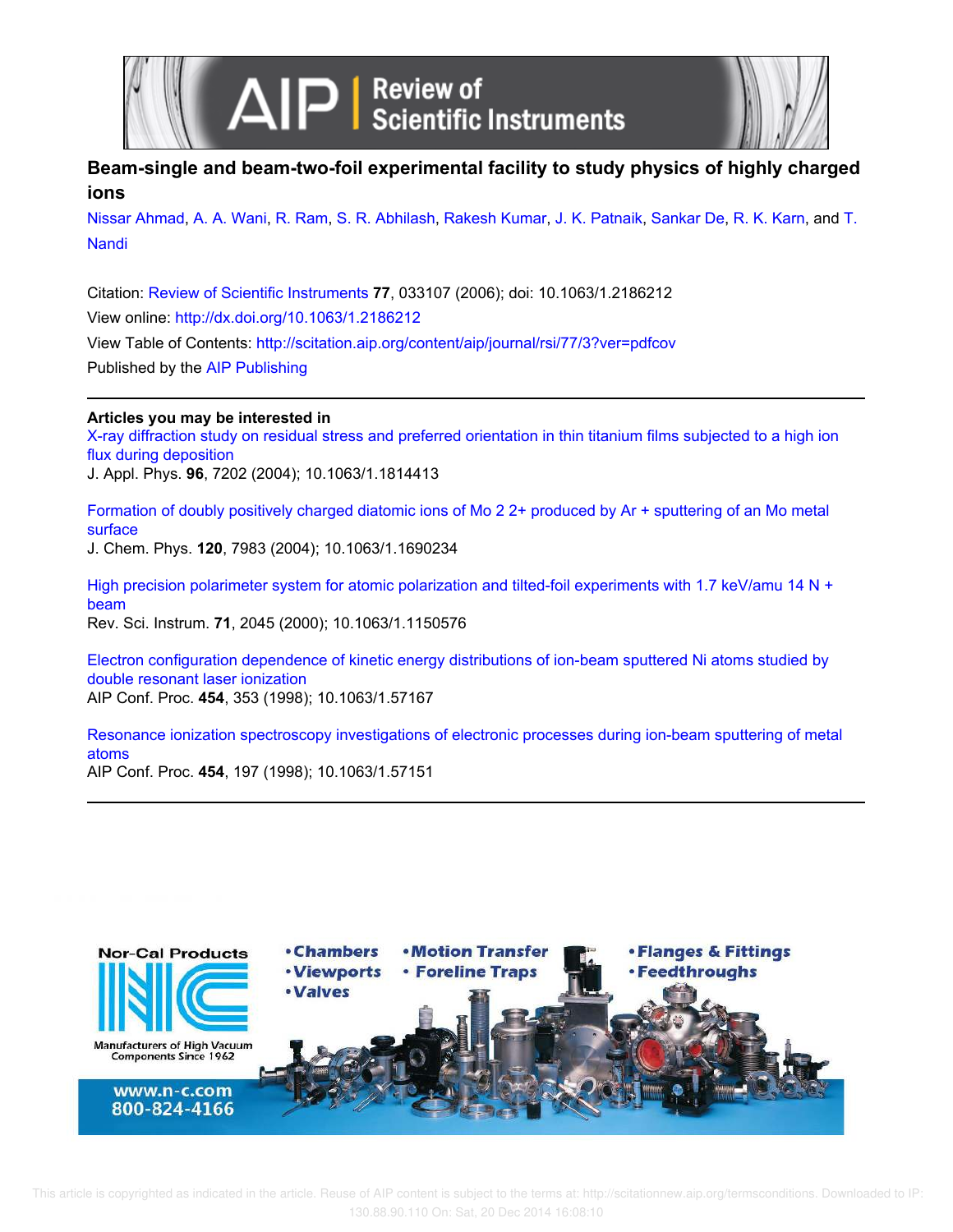# **Beam-single and beam-two-foil experimental facility to study physics of highly charged ions**

### Nissar Ahmad

*Department of Physics, Aligarh Muslim University, Aligarh-202 002, India and Inter University Accelerator Center (IUAC), Aruna Asaf Ali Marg, New Delhi-110 067, India*

#### A. A. Wani

*Department of Physics, Aligarh Muslim University, Aligarh-202 002, India*

#### R. Ram, S. R. Abhilash, and Rakesh Kumar

*Inter University Accelerator Centre (IUAC), Aruna Asaf Ali Marg, New Delhi-110 067, India*

### J. K. Patnaik

*Pondicherry University, Pondicherry-605 014, India and Inter University Accelerator Centre (IUAC), Aruna Asaf Ali Marg, New Delhi-110 067, India*

### Sankar De

*Department of Physics, University of Calcutta, 92, Acharya Prafulla Chandra Road, Kolkata-700 009, India and Inter University Accelerator Center (IUAC), Aruna Asaf Ali Marg, New Delhi-110 067, India*

#### R. K. Karn and T. Nandi<sup>a)</sup>

*Inter University Accelerator Centre (IUAC), Aruna Asaf Ali Marg, New Delhi-110 067, India*

(Received 25 October 2005; accepted 17 February 2006; published online 31 March 2006)

A facility for lifetime measurement of metastable states in highly charged ions using the beam-foil technique with a single-foil and a two-foil target has been developed. In the two-foil technique, one foil moves with respect to the other and the option of varying the thickness of the fixed foil online has been implemented. A holder with multiple foils is used as a fixed target, and moved along *x*, *y*, and  $\theta$ , the angle of rotation with respect to beam direction along the *z* axis. Using this facility, the He-like  $1s2p$ <sup>3</sup> $P_2^o$  and Li-like  $1s2s2p$ <sup>4</sup> $P_{5/2}^o$  titanium lifetimes have been measured and compared with earlier values. In addition to this, the processes which occur when excited states collide with carbon foils of different thicknesses have also been investigated. Preliminary results suggest the scope of studying intrashell transitions during ion-solid collision using this setup. In this article, the setup is described in detail and representative results are briefly discussed. *© 2006 American Institute of Physics.* [DOI: 10.1063/1.2186212]

# **I. INTRODUCTION**

The beam-foil spectroscopic technique is an important tool to study the physics of highly charged ions.<sup>1</sup> Beam-foil interactions produce various excited states in several charge states of the ions in the postfoil beam which lead to very complicated spectral features. In order to detect the lines belonging to long lived levels, the detector is kept at some distance away from the target foil to detect only delayed spectra. In this case the spectra are much cleaner, because short lived lines will not appear in them. Still some problems remain due to the presence of satellite lines, i.e., the lines emanating from neighboring charge states. High resolution spectroscopic measurements are required to resolve these lines. Although crystal spectrometers may well resolve the closely spaced lines in x-ray region, low efficiency makes the lifetime measurements difficult. The beam-foil time of flight technique using energy dispersive solid state detectors suffers from blending problems along with cascading effects.

However, the cascading is independent of spectral resolution. Satellite blending may be avoided to a great extent at high beam energy such that the charge state of interest in the postfoil beam is well below the mean charge state  $\bar{q}$ <sup>2</sup>. On the other hand one has to opt for low beam energy to reduce the cascade contribution.<sup>3</sup> Therefore, it is difficult to meet both the conditions, i.e., reduction of cascading and reduction in satellite line blending, simultaneously. Since most of the cascading levels decay to the metastable states through short lived *E*1 transitions, cascading does not impose much problem for the study of metastable states. Therefore, for lifetime measurement of satellite levels one can make use of the charge states well above  $\bar{q}$  also.

The points discussed so far can only reduce but cannot eliminate the blending problem. In order to eradicate the blending problem, a new method to analyze the data obtained from beam-foil time of flight technique with a singlefoil as well as a two-foil target has been introduced in our laboratory<sup>4,5</sup> and is called the iterative multicomponent exponential growth and decay analysis. This technique does not restrict the measurement at any particular charge state of the postfoil beam, as it is well suited even at  $\bar{q}$ . Recent measure-

a)Author to whom correspondence should be addressed; electronic mail: nandi@nsc.ernet.in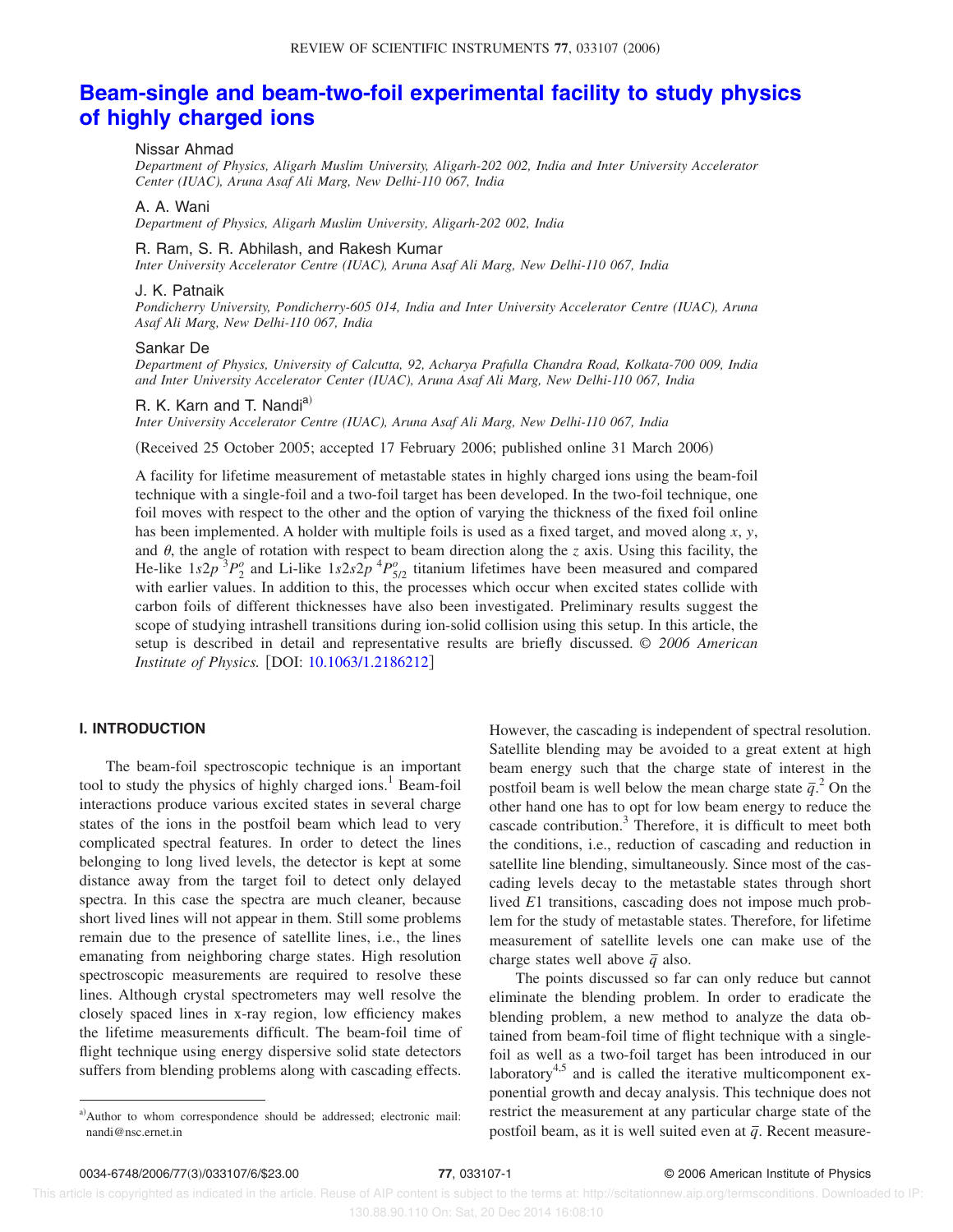

FIG. 1. Schematic of the experimental arrangement.

ments using this method not only have resolved the satellite blending arising from the *M*2  $1s^22s^2S_{1/2}-1s2s2p^4P_{5/2}^o$  line but also measured the lifetime of the partially autoionizing satellite level  $1s2s2p$ <sup>4</sup> $P_{5/2}^o$  in Li-like vanadium.<sup>4</sup> The facility used for the earlier experiments<sup>4,5</sup> had a small flight length  $(\leq 12$  mm). Recently, we have developed a dedicated setup having a larger flight path of about 90 mm. In this article, we report the salient features of the experimental setup in detail and the results obtained for the lifetime measurement of the Li-like titanium  $1s2s2p$ <sup>4</sup> $P^o_{5/2}$  and the He-like titanium  $1s2p$ <sup>3</sup> $P_2$ <sup>0</sup> levels. The present facility keeps an option of varying the thicknesses of the second foil for each beam energy used. We also discuss the interaction mechanism of the excited states generated during passage of the beam through the first foil, as well as through the thin carbon foils (second foil) of different thicknesses.

#### **II. EXPERIMENTAL SETUP**

The schematic of the experimental setup as shown in Fig. 1 was used at the Inter University Accelerator Centre (IUAC), New Delhi, India for the lifetime measurement of the metastable states of highly charged ions. Figure  $2(a)$ shows the cross-sectional view of the experimental chamber which is 356 mm in diameter and 316 mm in height with the following features: (a) an arrangement to load the single carbon (first) foil on a stand mounted in the horizontal rail enabling movement in the beam direction, and (b) an arrangement to load a number of thin (second) foils having different thicknesses on a multifoil holder capable of moving in the vertical direction. The beam collimator, the first carbon foil, and the gold foil were placed on the horizontal rail track. Optical alignment of the beam collimator and the first, sec-



FIG. 2. (a) Cross-sectional view of the experimental chamber (not to scale); (b) enlarged view of a fixed thin foil frame in the multiple-foil holder.

 This article is copyrighted as indicated in the article. Reuse of AIP content is subject to the terms at: http://scitationnew.aip.org/termsconditions. Downloaded to IP: 130.88.90.110 On: Sat, 20 Dec 2014 16:08:10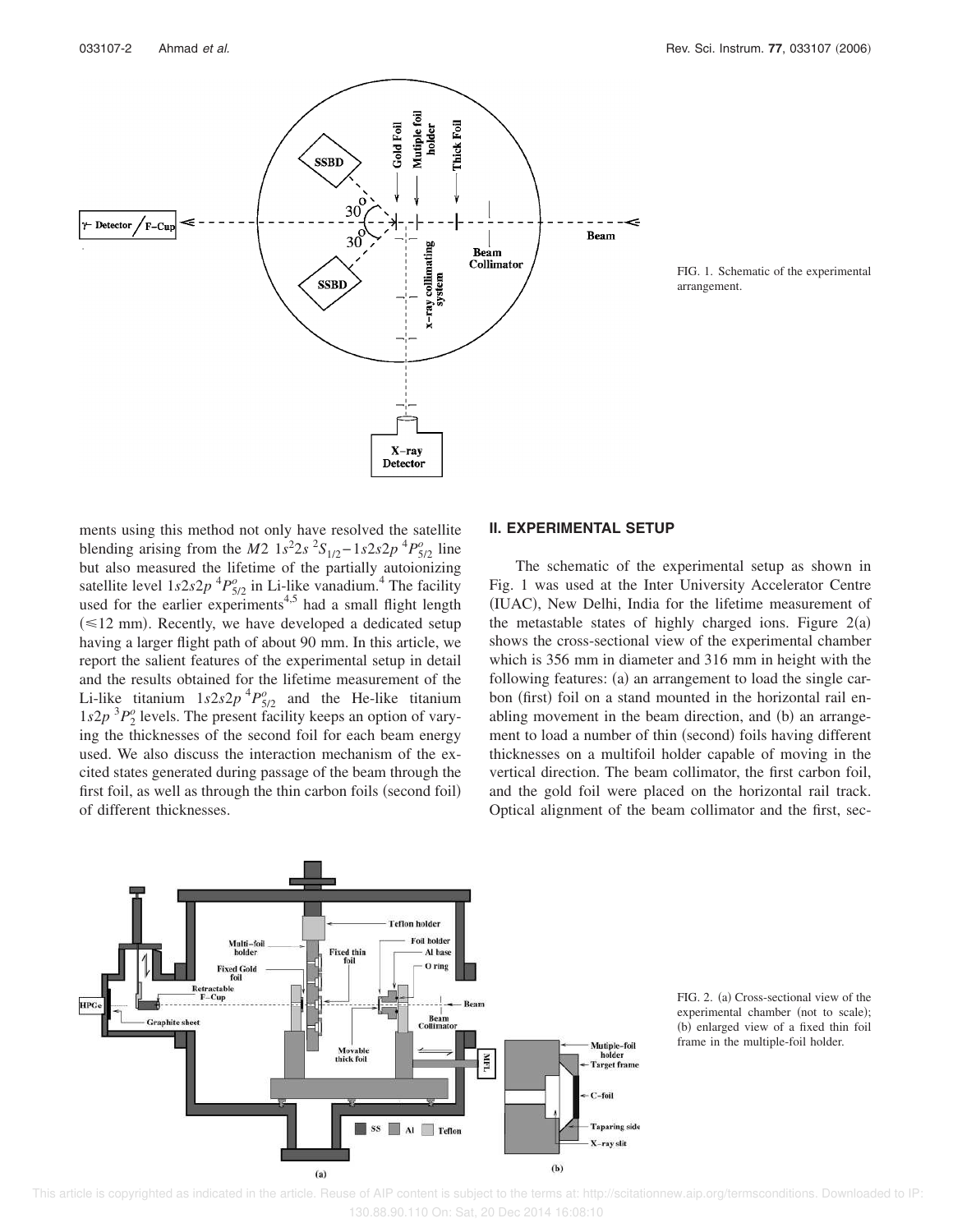ond, and gold foil holder along the beam direction was carried out using a theodolite. The vacuum in the chamber was maintained at  $1 \times 10^{-6}$  Torr throughout the experiment, with the help of a 250 l/s turbo molecular pump. The x rays, emerging from the foil-excited beam, were passed through a collimating system consisting of three slits in the direction perpendicular to the beam axis, and detected by a germanium ultralow energy detector from Canberra, model GUL 0035, with energy resolution [full width at half maximum  $(FWHM)$ ] of 160 eV at 5.9 keV line of an <sup>55</sup>Fe source. Resolution of the detector worsens up to 220 eV for the observed peak at 4.78 keV due to Doppler broadening and blending contributions from a number of levels.

During the lifetime measurement the exciter or the first foil moves upstream to the beam, which makes it difficult to normalize the photon counts. A photon detector moving along with the exciter foil would have been a good choice. We have used the elastically scattered projectile ions from a fixed gold foil for normalization of the x-ray photons during the experiments with the single- as well as the two-foil target. The gold foil was mounted on a target holder similar to the first foil holder adjacent to the second foil and kept stationary throughout the experiment. The particle flux was measured by two silicon surface barrier detectors (SSBDs) mounted independently and anchored to the chamber base plate at  $\pm 30^{\circ}$  to the beam axis, as shown in Fig. 1. A tantalum collimator of 1 mm diameter was placed in front of each SSBD and two such detectors were used in order to take care of the minor deflection of the beam in either direction. Intensity decay curves were normalized using this method, which agree to within 3%–5% with the charge normalization method using a deep Faraday cup.

The major components are described below in detail. A stepper motor was fitted to the upper lid of the chamber for the vertical movement of the multiple-foil holding ladder. Its shaft coincides with the central axis of the chamber. The rotational movement of the shaft helped in making the two foils parallel to each other. A multiple-foil holder  $(170 \times 20)$  $\times$  10 mm<sup>3</sup>) made of aluminum was fixed to the motor shaft by means of a thick teflon piece which provides an appropriate mechanical guide as well as electrical insulation required for the capacitance measurement (discussed later). Slots of  $8 \times 1.4$  mm<sup>2</sup> were made along the breadth of this holder at each foil position. When the foil frame is fixed in front of this slot, it behaves like a slit for the emerging x rays. Three carbon foils having thicknesses of 4, 8, and 12  $\mu$ g/cm<sup>2</sup> were fixed on the multiple-foil holder with one position kept blank for the conventional beam-single-foil experiments. The rail track arrangement was placed horizontally at the required height by means of three pivots fixed on the base plate of the chamber as shown in Fig.  $2(a)$ . It is an aluminum piece  $(240 \times 60 \times 30 \text{ mm}^3)$  having a tapering slot at a certain angle and a rectangular slot at the bottom to guide the foil movement along the beam direction. The base of the stand holding the first foil fits into the groove and moves freely. A Teflon piece was fixed on this stand to ensure electrical insulation required for measuring the minimum distance using the capacitance measurement method. A hole of 10 mm diameter at the appropriate height in the Teflon piece allows the inci-



FIG. 3. Arrangement for the measurement of the minimum distance between the two foils. FF indicates the fixed foil, MF the movable foil,  $C_T$  the capacitance due to the two foils, and *C* the capacitance of the dc filtering capacitor.

dent beam to pass through it. An Al base for the target holder, having a 10 mm diameter hole, was fixed in front of the Teflon piece, as shown in Fig.  $2(a)$ . A viton O-ring was also placed in between the Teflon piece and the Al base of the foil holder to ease the alignment between the two foils. A 90  $\mu$ g/cm<sup>2</sup> carbon foil, lifted on a foil holder, was fixed to the base using a thin layer of adhesive.

To achieve fine horizontal movement, a motorized linear motion feedthrough (model MFL-275-4) and a programable motor logic controller (model MLC-1, programable indexer/ driver) were procured from Huntington Laboratories Inc. The linear motion feedthrough (LMF) had the following features: linear travel of 4 in., shaft pitch of 0.125 in., and motorized accuracy of 25 000 microsteps/revolution. The LMF was connected to the base of the first carbon foil holder. The distance traveled in a single step is  $0.127 \mu m$ . A computer program developed in house was used to control and read back its movement through a PC.

For precise lifetime measurement, it is essential to make the foils flat which may not be achieved by stretching the carbon foils mechanically. A method was developed to ensure that the carbon foils remain stretched while being lifted on the target frame. Figure  $2(b)$  shows the Al target frame  $(2 \times 20 \text{ mm}^2 \text{ diameter})$  having a 6 mm hole in the center with tapering on one side. Further it was well polished using powders of different grades so that the polished conical surface allows the water to slide down through the rear side of the foil when the foil is lifted out of water. Carbon film deposited on the surfactant coated glass plate was floated on 25% alcohol-water mixture. This reduces the surface tension of water, which in turn decreases the tension on the foil and hence results in a wrinkle-free foil. The success rate for making thin, stretched carbon foils was high using this method.

Figure 3 shows the capacitance measuring arrangement, inside the chamber, for determination of the minimum distance between the two foils to make them parallel $<sup>6</sup>$  and to</sup> calibrate the motorized LMF. In this method a small, fixed voltage pulse  $V_i$  from a pulse generator was applied to one of the foils in such a way that the output,  $V_0$ , is less than 10 V. The output signal was taken to an amplifier through a charge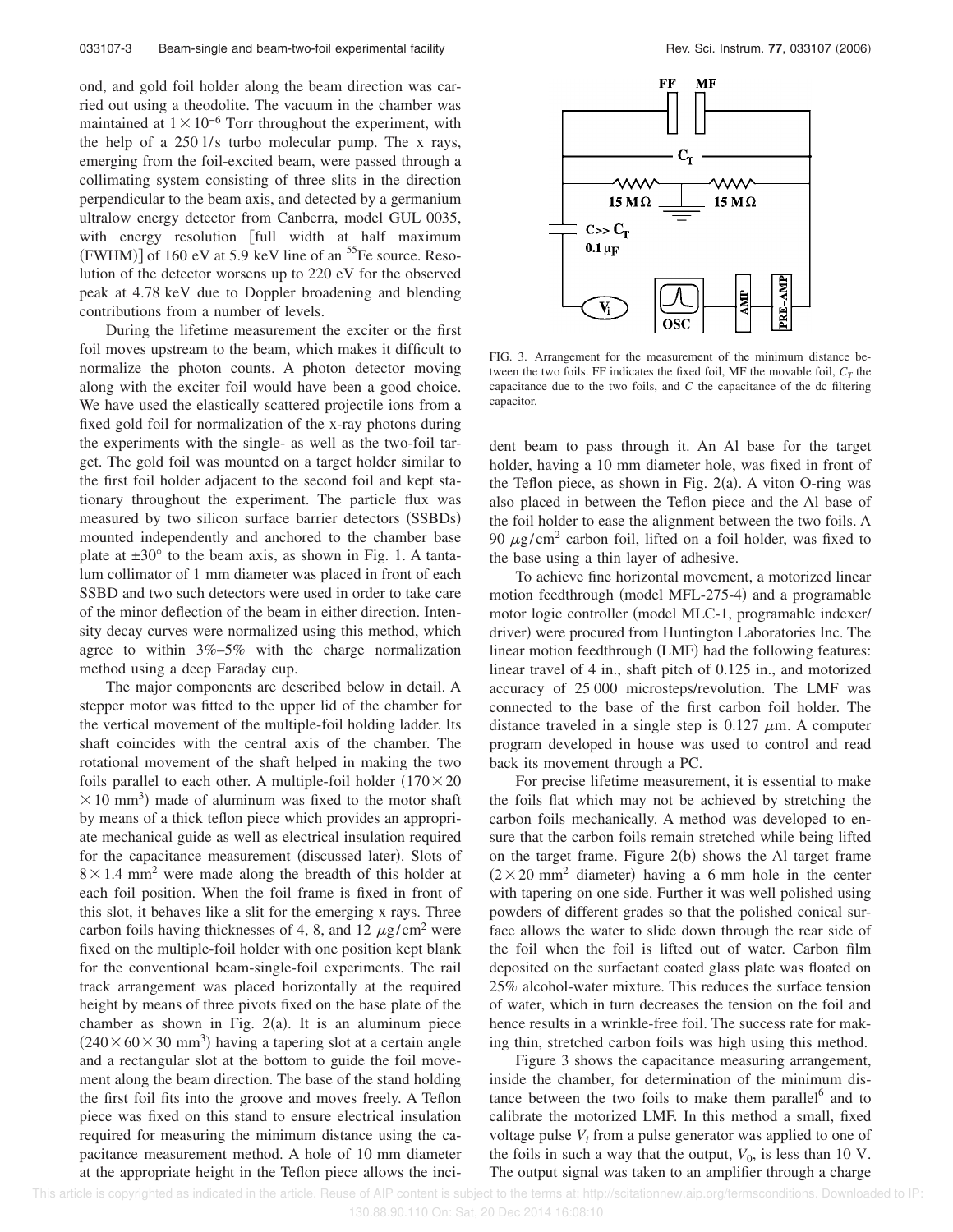

FIG. 4. Graph of  $V^{-1}$  vs the distance between the two foils.

sensitive preamplifier and finally read on an oscilloscope/ MCA.  $V_0$  is proportional to  $C_T V_i$  and thus it is inversely proportional to distance  $d$ . Variation of  $V_0$  becomes nonlinear or discontinuous when the two foils touch each other. Beyond this, the variation is linear as shown in Fig. 4. This method is applied until  $V_0$  drops to 0.5 V, though for larger distances calibrated LMF is used. In the experiment, the minimum distance of separation between the two foils was measured up to  $83 \pm 1$   $\mu$ m.

Besides the beam-foil x-ray spectroscopy, the present setup had also been used to study *K*-shell and *L*-subshell ionization cross section of solid as well as gas targets by high-velocity, heavy ion impact.<sup>7</sup> During the beam-foil experiments, passage of high energy (150-170 MeV) heavy ion beams  $(Z=20-28)$  through carbon foil causes nuclear reaction. For online studies on such nuclear products, a provision of placing a HPGe detector at the beam dump for  $\gamma$ spectroscopy is provided. This in turn will help us in studying atomic physics aspects involving the nuclear products.

## **III. RESULTS AND DISCUSSION**

The results of an experiment using the above experimental facility are presented here. Figure 5 shows the partial level diagram of He-like and Li-like <sup>48</sup>Ti levels of our inter-



FIG. 5. Theoretical transition energies (not to scale) and lifetimes (Refs. 8–10) for Li-like and He-like titanium levels of interest to this work.



FIG. 6. A delayed x-ray spectrum for 143 MeV titanium beam incident on the 90  $\mu$ g/cm<sup>2</sup> carbon foil.

est with the corresponding lifetimes and decay modes. Our analysis focuses on the Li-like  $1s2s2p$ <sup>4</sup> $P_{5/2}^o$  and He-like  $1s2p$ <sup>3</sup> $P_2$ <sup>0</sup> levels. The former state partly decays (34%) (Ref. 8) through a magnetic quadrupole (M2) transition to the ground level and through an autoionization channel (66%) to the He-like ground state. Since the He-like  $1s2p^{1}P_1^{\circ}$  and  $1s2p<sup>3</sup>P<sub>1</sub><sup>0</sup>$  level lifetimes are of the order of femtoseconds, the lines that contribute to the  $4.78$  keV peak (Fig. 6), as calibrated using a  $^{241}$ Am radiation source, are due to the  $1s^2 2s^2 S_{1/2} - 1s2s2p^4 P_{5/2}^o$  (4.69 keV),  $1s^2 {}^1S_0 - 1s2p^3 P_2^o$  $(4.734 \text{ keV})$ , and  $1s^2 \frac{1}{5} - 1s^2s^3 S_1$   $(4.702 \text{ keV})$  transitions. The observed peak agrees within  $\pm 80$  eV of the theoretical estimate of about 4.78 keV. These three lines lie within 47 eV (Fig. 5) and cannot be resolved spectrally by the detector used in our experiment for x-ray spectroscopy. Theoretical lifetimes for the corresponding upper levels are 205,  $ps^{10}$  422 ps,<sup>8</sup> and 26.6 ns,<sup>11</sup> respectively.

The intensity of the 4.78 keV peak was measured as a function of the detector to foil distance in the single-foil experiment and as a function of the distance between the two foils in the case of the two-foil experiment. For every beam energy used, the single-foil data showed a multiexponential decay curve but the two-foil data contain an exponential decay due to the  $1s2s2p$ <sup>4</sup> $P_{5/2}^o$  level along with a growing component due to the electron capture to He-like  $1s2p<sup>3</sup>P<sub>2</sub><sup>o</sup>$  and  $1s2s<sup>3</sup>S<sub>1</sub>$  levels from the repopulated  $1s2s2p<sup>4</sup>P<sub>5/2</sub><sup>6</sup>$  level during the collision with the second foil. Analysis gives an impression that the He-like  $1s2p^3P_2^o$  level contributes in a strong way to the growing component while the contribution from the  $1s2s<sup>3</sup>S<sub>1</sub>$  level was negligible. Feeding now this He-like  $1s2p$ <sup>3</sup> $P_2$ <sup>0</sup> level lifetime component in the single-foil data we can disentangle the effect of two levels, He-like  $1s2p$ <sup>3</sup> $P_2^o$  and Li-like  $1s2s2p$ <sup>4</sup> $P_{5/2}^o$ , and find out the Li-like  $1s2s2p$ <sup>T</sup> $P_{5/2}^o$  level lifetime. In this way from the growing component of the two-foil data, He-like  $1s2p$ <sup>3</sup> $P_2$ <sup>0</sup> level lifetime was determined. This method of data analysis involves both single-foil as well as two-foil data iteratively, which in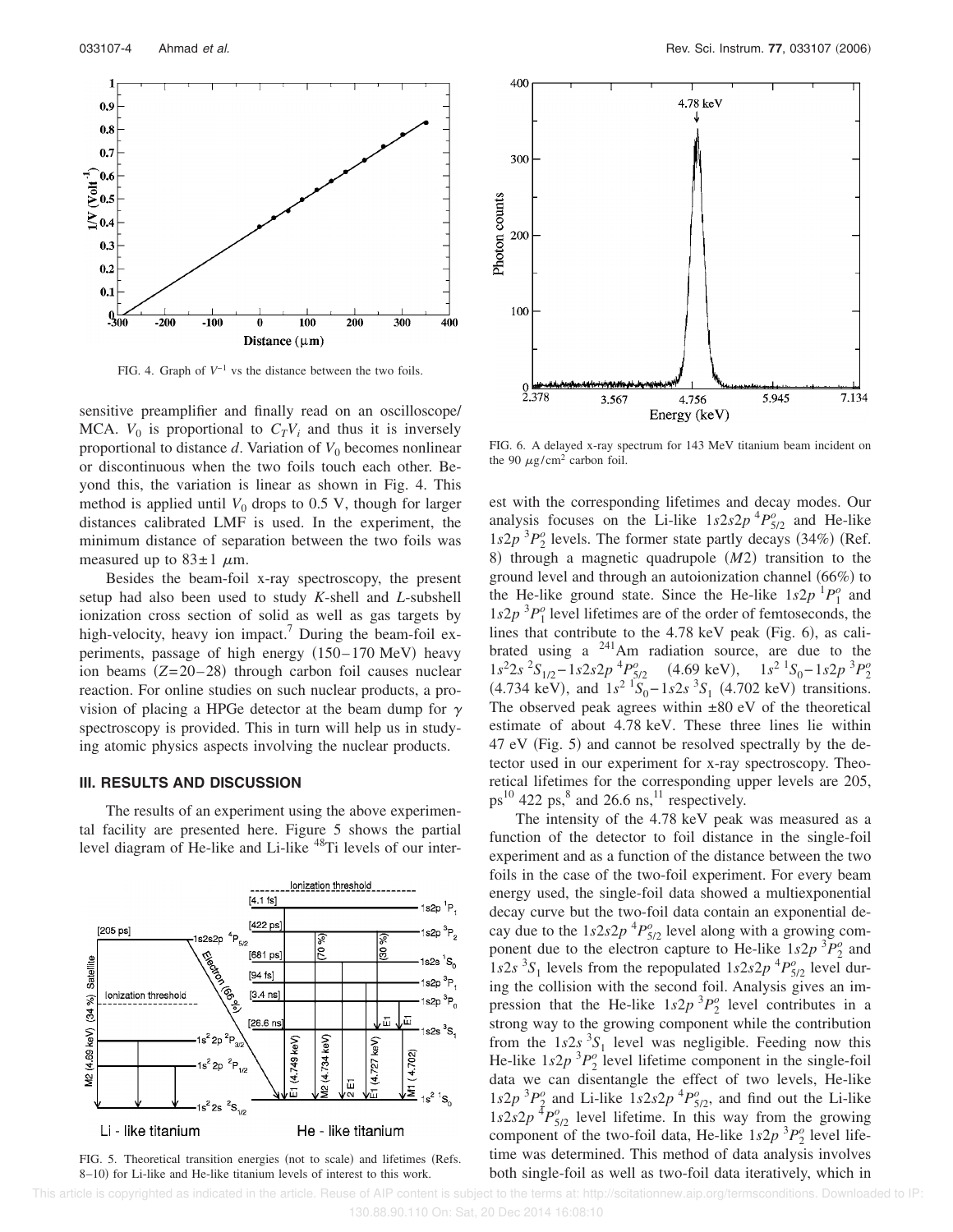TABLE I. Comparison of lifetimes (ps) for the He-like  $1s2p<sup>3</sup>P<sub>2</sub><sup>o</sup>$  and Li-like  $1s2s2p$ <sup>4</sup> $P_{5/2}^{o}$ <sup>48</sup>Ti levels obtained from combined beam-single-foil and beam-two-foil experiments.

|                      | Lifetime         |                                        |                          |
|----------------------|------------------|----------------------------------------|--------------------------|
| Upper level          | Present          | Previous                               | Theory                   |
| $1s2s2p~^4P_{5/2}^o$ | $210.5 \pm 13.5$ | $236 \pm 12^a$<br>$200 \pm 12^{\circ}$ | $212^b$<br>$205^{\rm d}$ |
| $1s2p~^3P_2^o$       | $404 \pm 19$     | $404 \pm 40^a$                         | $422^e$                  |

<sup>a</sup>Reference 16. b<sub>Reference</sub> 17.

<sup>c</sup>Reference 13.

<sup>d</sup>Reference 18.

<sup>e</sup>Reference 8.

turn help us to separate out the contributions from transitions in the other charge states that cannot be spectrally resolved. Measurements are carried out at 95 and 143 MeV to obtain the mean values for He-like  $1s2p^3P_2^o$  and Li-like  $1s2s2p$ <sup>4</sup> $P_{5/2}^o$  level lifetimes, which are compared with earlier values in Table I. Further details can be seen elsewhere.<sup>12</sup>

Another variant of the beam-two-foil experiment has also been used. Here the option of varying the thickness of the fixed foil in the beam-two-foil technique has revealed a new way to measure the lifetime of the  $1s2s2p$ <sup>4</sup> $P_{5/2}^o$  level in Li-like titanium. In this method, instead of different beam energies, various foils of different thicknesses at the second foil position were used to obtain the lifetimes of He-like  $1s2p$ <sup>3</sup> $P_2^o$  and Li-like  $1s2s2p$ <sup>4</sup> $P_{5/2}^o$  levels<sup>13</sup> at 90 MeV beam energy. Results obtained compare very well with the above mentioned experimental values, as well as with the theoretical values, as shown in Table I.

Now we will discuss the interaction mechanism of the excited states with thin foils. The probabilities for 2*s*−2*p* excitation and vice versa are often large compared with those for excitation from one shell to another (including the continuum), since the  $2s-2p$  energy difference is relatively small.<sup>14</sup> If the probability for excitation within an atomic shell is large, then the electron may jump back and forth rapidly between the sublevels during the collisions. The probability for 2*s*−2*p* excitation is required in some cases to compute effective fluorescence yields used to relate x-ray rates to the collision rates. McGuire *et al.*<sup>14</sup> estimated the 2*s*−2*p* excitation probabilities for collisions with the highvelocity heavy projectiles. Using these probabilities a mean free path is calculated. If the thickness of the fixed carbon foil is chosen to be about one mean free path then predominantly only one collision may take place between the ions and the carbon atoms. Appropriate thickness of the second foil was chosen so that on the average one, two, and three collisions probably take place in the second foil. This enables us to study the interaction mechanism of an excited state on one, two, or three collisions in the second foil. We observed the intensity decay as shown in Fig. 7. The normalized x-ray intensity observed with the single foil reduces by about a factor of 6 due to a single collision at the second foil. However, on the next collision the intensity increases by about a factor of 2.5. One additional collision brings the intensity to half. Such observations imply that the electron predomi-



FIG. 7. X-ray intensity as a function of the distance between the two foils. Various carbon foils of thicknesses of 0, 4, 8, and 12  $\mu$ g/cm<sup>2</sup> were used as second foils. These foils correspond to 0, 1, 2, or 3 collisions in the second foil with 143 MeV <sup>48</sup>Ti beam. Foil thickness of 0  $\mu$ g/cm<sup>2</sup> implies that the experiment was done with single-foil target only (i.e., no second foil). Lifetime measurements performed with the single foil up to 80 mm showed clearly two exponents. But the curve had been curtailed at 40 mm as the two-foil experiments were not extended up to that. Here the distance of 0 mm implies that the minimum distance between the second foil and detector was about 2.5 mm. The solid lines are to guide the eyes only.

nantly present in the  $1s^2p^3P_2^o$  subshell jumps with a high probability to the  $1s2s<sup>3</sup>S<sub>1</sub>$  subshell on first collision; in the next collision it returns to the  $1s2p$ <sup>3</sup> $P_2^o$  subshell, and in the third collision it again goes back to the  $1s2s<sup>3</sup>S<sub>1</sub>$  subshell. Hence, the oscillation in the population of  $1s2s<sup>3</sup>P<sub>2</sub><sup>o</sup>$  and  $1s2p$ <sup>3</sup>S<sub>1</sub> levels leads to an oscillatory structure of the total intensity observed with the number of collisions. It has been found that five to six collisions in the second foil are sufficient to reach an equilibrium. Such a process of electron changing its position within a shell has been observed for the first time (Fig. 7). Detailed analysis, including the oscillation mechanism, theoretical simulations and fitting of the data to find the probability for 2s–2p excitation, will be published elsewhere.<sup>15</sup>

#### **IV. DISCUSSION**

A beam-two-foil experimental setup, having the provision to change the thickness of the second foil, has been developed and tested for lifetime measurements as well as for the investigation of the interaction mechanism of excited states with thin carbon foils. Using the present setup, the measured lifetimes show very good agreement with earlier measurements,<sup>16–18</sup> while interaction mechanism studies hint on population transfers from one state to another within a shell during a collision.

## **ACKNOWLEDGMENTS**

The authors thank the Pelletron staff for providing the ion beam and Akhil Jinghan, P. Barua, and A. Kothari for their help during the experiment. The authors are also thankful to C. P. Safvan for the software support and G. K. Padmashree and Ram Janay for help during preparation of the manuscript.